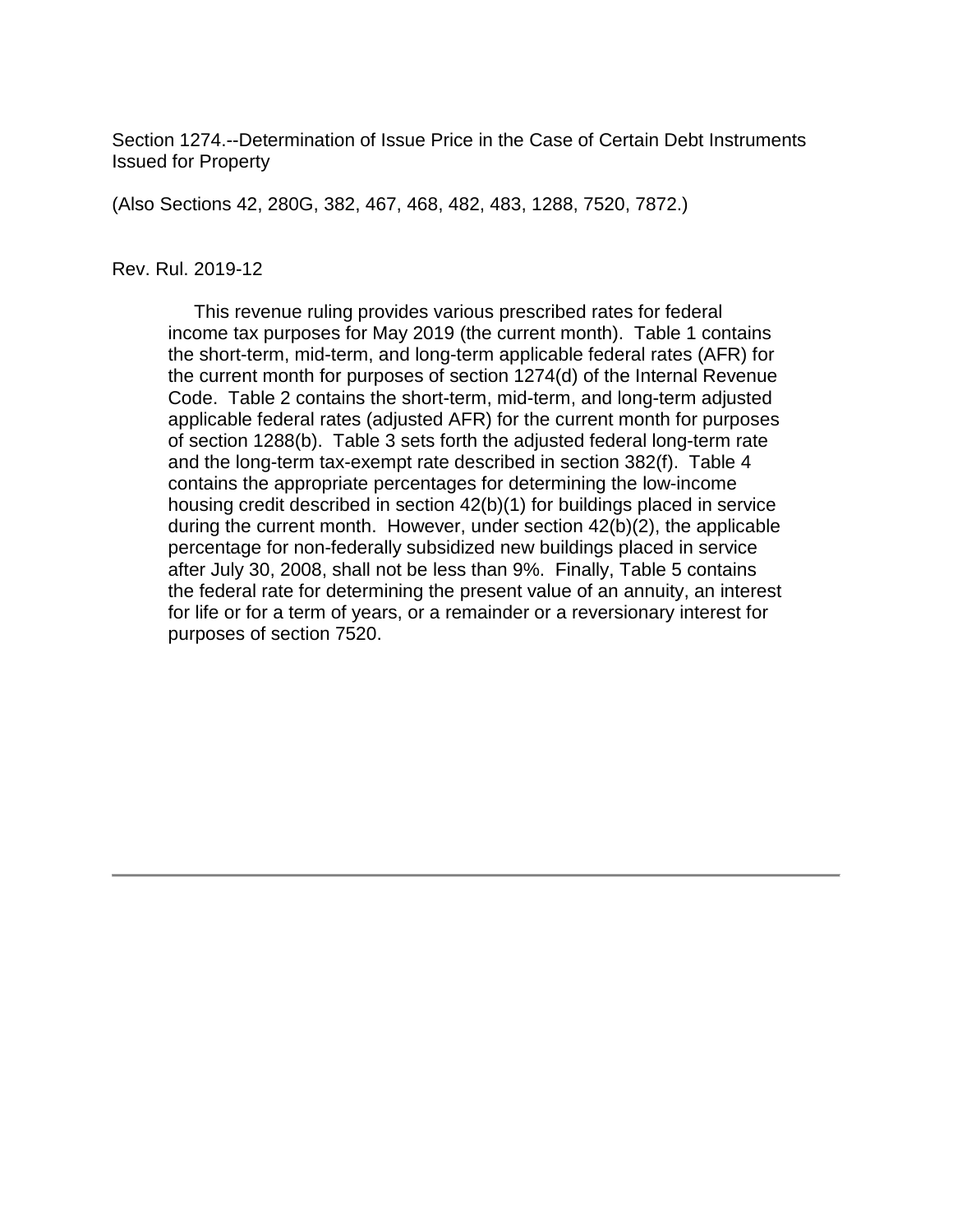### REV. RUL. 2019-12 TABLE 1

# Applicable Federal Rates (AFR) for May 2019

|            | <b>Period for Compounding</b> |                   |                  |                |  |  |
|------------|-------------------------------|-------------------|------------------|----------------|--|--|
|            | Annual                        | <b>Semiannual</b> | <b>Quarterly</b> | <b>Monthly</b> |  |  |
|            |                               |                   |                  |                |  |  |
|            | Short-term                    |                   |                  |                |  |  |
| <b>AFR</b> | 2.39%                         | 2.38%             | 2.37%            | 2.37%          |  |  |
| 110% AFR   | 2.64%                         | 2.62%             | 2.61%            | 2.61%          |  |  |
| 120% AFR   | 2.88%                         | 2.86%             | 2.85%            | 2.84%          |  |  |
| 130% AFR   | 3.11%                         | 3.09%             | 3.08%            | 3.07%          |  |  |
|            |                               |                   |                  |                |  |  |
|            |                               | Mid-term          |                  |                |  |  |
| AFR        | 2.37%                         | 2.36%             | 2.35%            | 2.35%          |  |  |
| 110% AFR   | 2.62%                         | 2.60%             | 2.59%            | 2.59%          |  |  |
| 120% AFR   | 2.85%                         | 2.83%             | 2.82%            | 2.81%          |  |  |
| 130% AFR   | 3.09%                         | 3.07%             | 3.06%            | 3.05%          |  |  |
| 150% AFR   | 3.57%                         | 3.54%             | 3.52%            | 3.51%          |  |  |
| 175% AFR   | 4.17%                         | 4.13%             | 4.11%            | 4.09%          |  |  |
|            | Long-term                     |                   |                  |                |  |  |
|            |                               |                   |                  |                |  |  |
| AFR        | 2.74%                         | 2.72%             | 2.71%            | 2.70%          |  |  |
| 110% AFR   | 3.01%                         | 2.99%             | 2.98%            | 2.97%          |  |  |
| 120% AFR   | 3.29%                         | 3.26%             | 3.25%            | 3.24%          |  |  |
| 130% AFR   | 3.57%                         | 3.54%             | 3.52%            | 3.51%          |  |  |
|            |                               |                   |                  |                |  |  |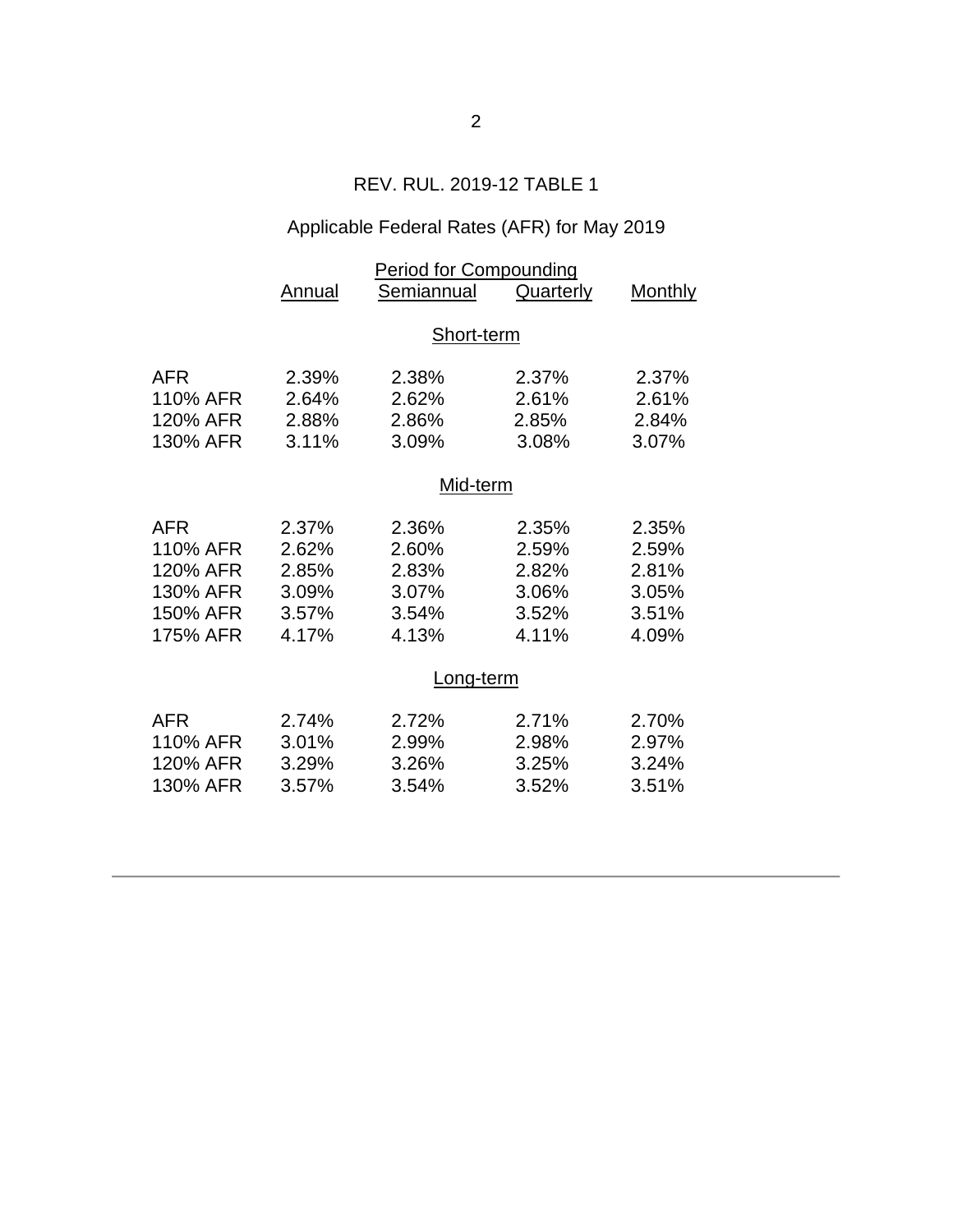#### REV. RUL. 2019-12 TABLE 2

## Adjusted AFR for May 2019

|                            | Period for Compounding |            |           |         |  |
|----------------------------|------------------------|------------|-----------|---------|--|
|                            | Annual                 | Semiannual | Quarterly | Monthly |  |
| Short-term<br>adjusted AFR | 1.82%                  | 1.81%      | 1.81%     | 1.80%   |  |
| Mid-term<br>adjusted AFR   | 1.80%                  | 1.79%      | 1.79%     | 1.78%   |  |
| Long-term<br>adjusted AFR  | 2.08%                  | 2.07%      | 2.06%     | 2.06%   |  |

### REV. RUL. 2019-12 TABLE 3

| Rates Under Section 382 for May 2019                                                                                                                                                 |       |
|--------------------------------------------------------------------------------------------------------------------------------------------------------------------------------------|-------|
| Adjusted federal long-term rate for the current month                                                                                                                                | 2.08% |
| Long-term tax-exempt rate for ownership changes during the<br>current month (the highest of the adjusted federal long-term<br>rates for the current month and the prior two months.) | 2.20% |